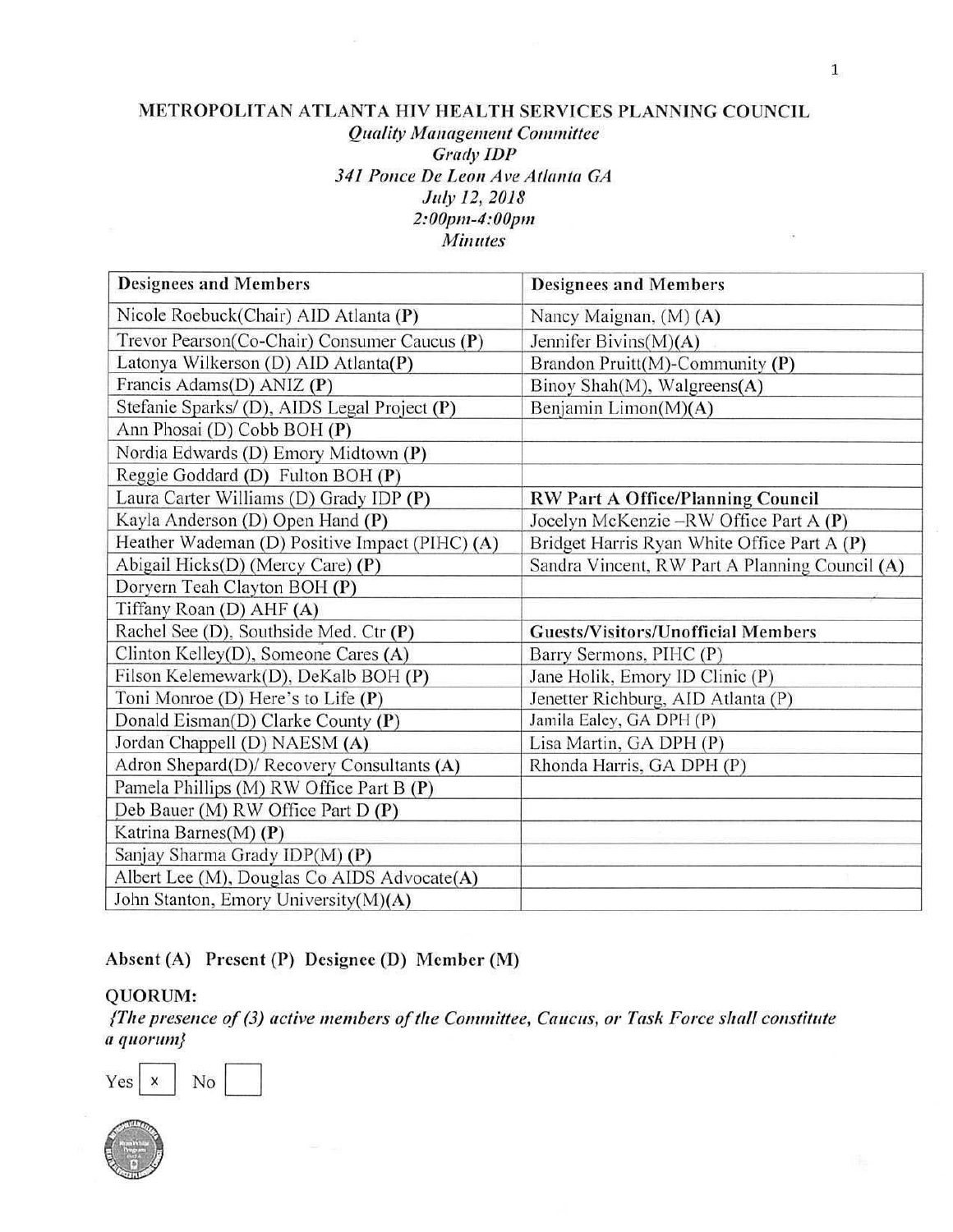## CALL TO ORDER: *Meeting was called to order at 1 0:00am*

#### AGENDA ITEM # 1 \_\_\_\_\_\_ AGENDA ITEM: Welcome and Introductions --- *{Insert Agenda Number and Item, ex. A. B.* C., /. *II. IIL, 1. 2. 3. -* Indicate *"Old" or "New" Business with a check mark}}*

| New attendees/guests/members included:                                          | Old |
|---------------------------------------------------------------------------------|-----|
| Jamila Ealey, Deputy Director of the Office of HIV/AIDS at Georgia DPH          |     |
| Lisa Martin, Assistant HIV Data Manager at Georgia DPH                          |     |
| Rhonda Harris, HIV Perinatal Coordinator, Georgia DPH                           |     |
| Ann Phosai, Cobb/Douglas Data Specialist                                        |     |
| Motion: {If agenda item does not require a motion, indicate by noting "N/A"}N/A |     |
| Action to be taken:N/A                                                          |     |

#### AGENDA ITEM #2 APPROVAL OF AGENDA:

*Chair forgot to send copy of agenda to tire committee. Committee derived tile agenda based <sup>011</sup> the items to be addressed from the August minutes.* 

| Motion:<br>Agenda was presented and accepted as written. |                  |                 |
|----------------------------------------------------------|------------------|-----------------|
| Motioned By: Deb Bauer                                   | Motion<br>Passes | Motion<br>Fails |
| Seconded By: Pamela Phillips                             | <b>YES</b>       |                 |

### **AGENDA ITEM# 3 APPROVAL OF MINUTES:**

| Meeting Date: June 7, 2018<br>Motion made to accept the minutes as presented. |                  |                 |
|-------------------------------------------------------------------------------|------------------|-----------------|
| Motioned By: Laura C Williams                                                 | Motion<br>Passes | Motion<br>Fails |
| Seconded By: Reginald Goddard                                                 |                  |                 |
|                                                                               | <b>YES</b>       |                 |

**AGENDA ITEM# 4 AGENDA ITEM: 2018 Workplan Review** *{Insert Agenda Number and Item, ex. A. B.* **C.,** *I. II. III., 1. 2. 3. - Indicate "Old" or "New" Business* **with** *a check mark}* 

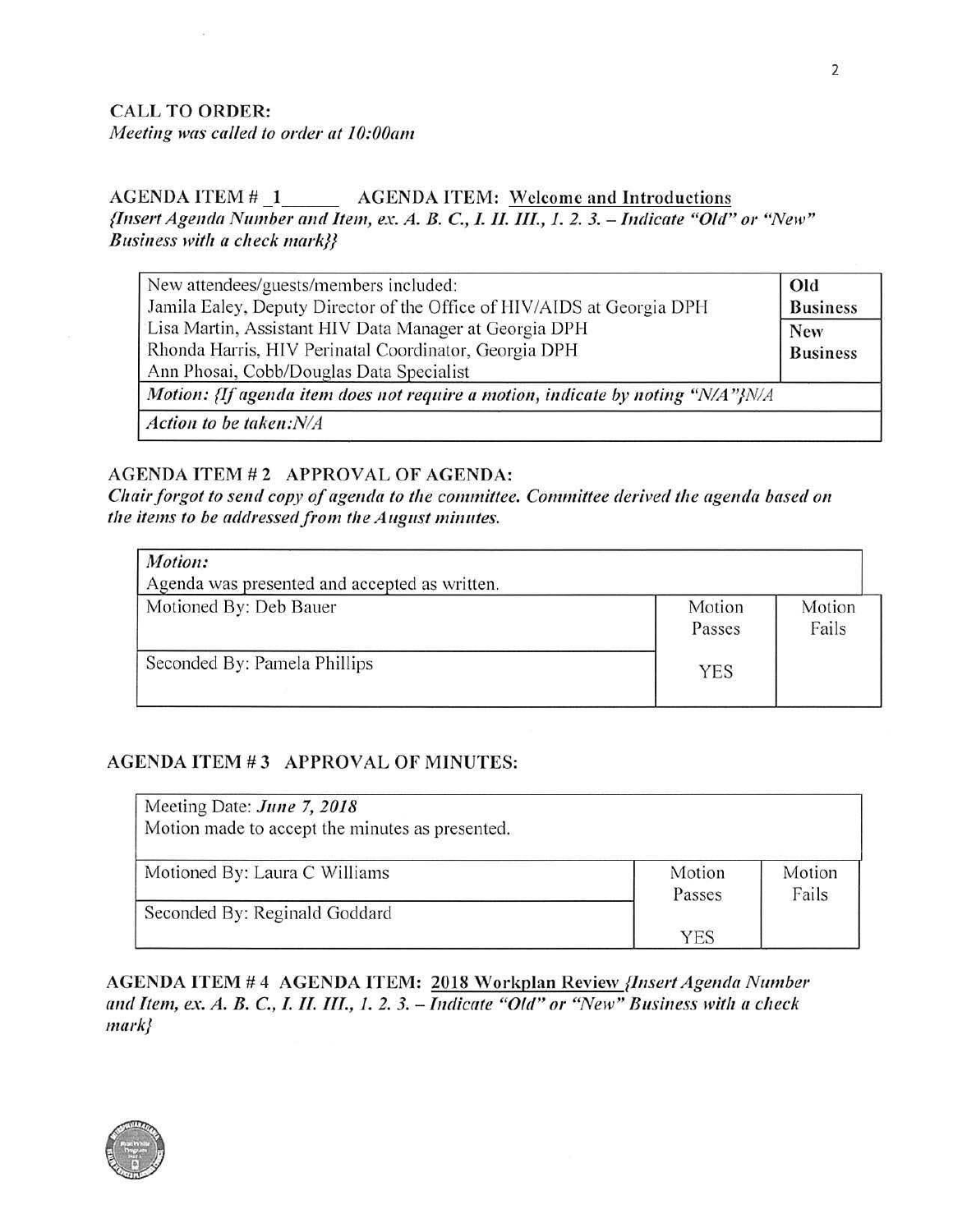| GOAL 1A: Review and update EMA QM Plan on an annual basis. Progress<br>update: EMA QM Plan was adopted by the QM Committee. Objective completed!                                                                                                                                                                                                       | Old<br><b>Business</b> |
|--------------------------------------------------------------------------------------------------------------------------------------------------------------------------------------------------------------------------------------------------------------------------------------------------------------------------------------------------------|------------------------|
| GOAL 2A: Develop and review standards of care for funded services as needed<br>and required. Completed review of the following standards for:                                                                                                                                                                                                          |                        |
| Medical Case Management<br>Committee ran out of time so will review Non-Medical CM at the next meeting.                                                                                                                                                                                                                                                |                        |
| GOAL 2B. Monitor EMA compliance with standards of HIV related care.<br>No additional updates this month.                                                                                                                                                                                                                                               |                        |
| GOAL 3A: Develop, review and update performance measures for funded<br>priority categories. Completed                                                                                                                                                                                                                                                  |                        |
| GOAL 3B. Monitor progress of EMA's performance on performance measures.<br>RW Part A QM Coordinator, Jocelyn McKenzie presented updates on the following                                                                                                                                                                                               |                        |
| items:                                                                                                                                                                                                                                                                                                                                                 |                        |
| New Clients Demographic Trends<br>$\bullet$                                                                                                                                                                                                                                                                                                            |                        |
| Rapid Entry Service Trends in Clients Served<br>$\bullet$                                                                                                                                                                                                                                                                                              |                        |
| QI Project-Linkage to Care<br>$\bullet$                                                                                                                                                                                                                                                                                                                | New                    |
| Q1 Performance Measures updates<br>$\bullet$                                                                                                                                                                                                                                                                                                           | <b>Business</b><br>X   |
| Detailed reports attached. Highlights from presentation included:                                                                                                                                                                                                                                                                                      |                        |
| We are seeing upward/positive trends in the Linkage to Care rates across the<br>$\bullet$<br>EMA. From a 54% LTC rate in Q4 2016 to a 75% LTC rate in Q1 2018!                                                                                                                                                                                         |                        |
| Performance measures: improvements in VL suppression rates, Hep C, Hep B,<br>$\bullet$<br>Chlamydia, Gonorrhea and TB screening, GAP in visits, and MCM Viral load<br>suppression. Decreases in Syphilis screening rates 73% to 67% and MH<br>screening from 74% to 65%.                                                                               |                        |
| GOAL 4A. Establish & Implement EMA Wide Quality Improvement initiatives.<br>QI Linkage to Care Project has been underway for months. An update was provided at<br>today's meeting. We are trending in the right direction and decreasing the linkage to<br>care wait times. Next quarterly update on QI Projects will occur in the October<br>meeting. |                        |
| GOAL 4B. Ensure that QM trainings are offered to agencies and consumers in<br>the EMA.                                                                                                                                                                                                                                                                 |                        |



 $\bar{\sigma}$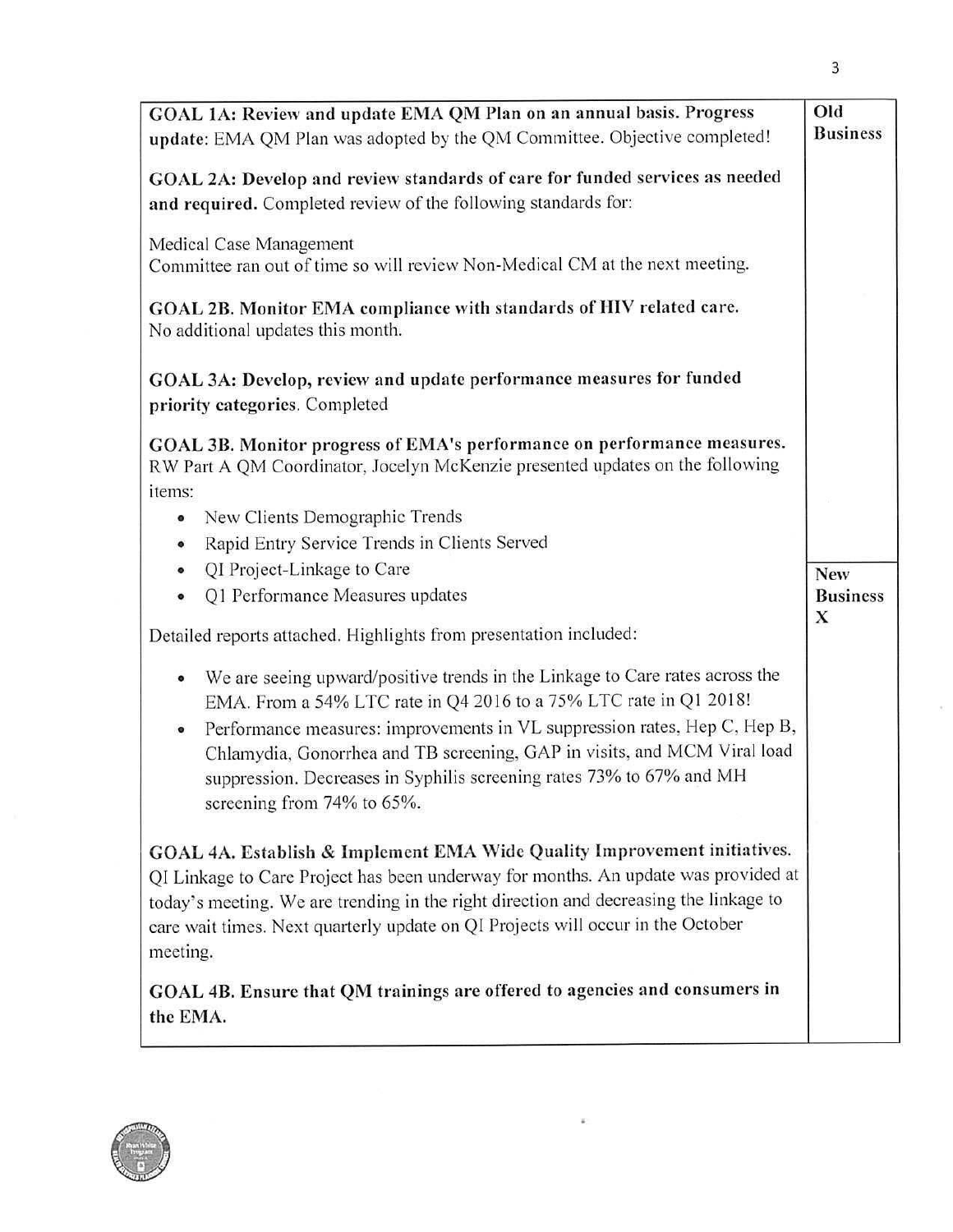The first in a series of TCQ (Quality training for consumers) trainings was conducted at the next RW A Consumer Caucus meeting on Wednesday June 20, 2018. PLWHA were very receptive and engaged in the training. GOAL SA. Engage other HIV funded programs in Quality Management **planning and Improvement Initiatives.**  Jamila Ealey attended the meeting today to review quality improvement activities at the State DPH Testing program (PS 12-1201) grant. The state's goals re threefold : Reduce HIV infections, Improve Access to Care and Reduce Disparities. The State made significant improvements to their HIV Testing Program data in several ways: • Improved data collection process/integrity (training/TA) • Improved data entry process (data quality and follow up) • Improved communications internally and externally (sharing of data with districts for example and improved and increased their collaborations with the Surveillance team) • Improved collaborations with Prevention and Health Districts **GOAL SB. Promote the coordination of prevention and care quality improvement activities.** The RW Part A EMA continues to promote coordination of QI activities through working with entities like the GA DPH, RW Part B, RW Part <sup>D</sup> to share QI activities and best practices. *Motion: {If agenda item does not require a motion, indicate by noting "N/A"} NIA Action to be taken:N/A*  # of Votes For: # of Vo tes Against: Motioned By: Seconded By: Motion Passes  $\Box$ Motion Fails D

**AGENDA ITEM# 5 AGENDA ITEM: Consumer Caucus Update** 

*{Insert Agenda Number and Item, ex. A. B.* **C.,** *I. II. III., 1. 2. 3.* **=Tndicate** *"Old" or "New" Business* **with** *a check mark}}* 

| TCQ Training was held at the last Consumer Caucus meeting on July 20 <sup>th</sup> . | Old<br><b>Business</b>        |
|--------------------------------------------------------------------------------------|-------------------------------|
|                                                                                      | <b>New</b><br><b>Business</b> |
| Motion: {If agenda item does not require a motion, indicate by noting " $N/A$ "}     |                               |